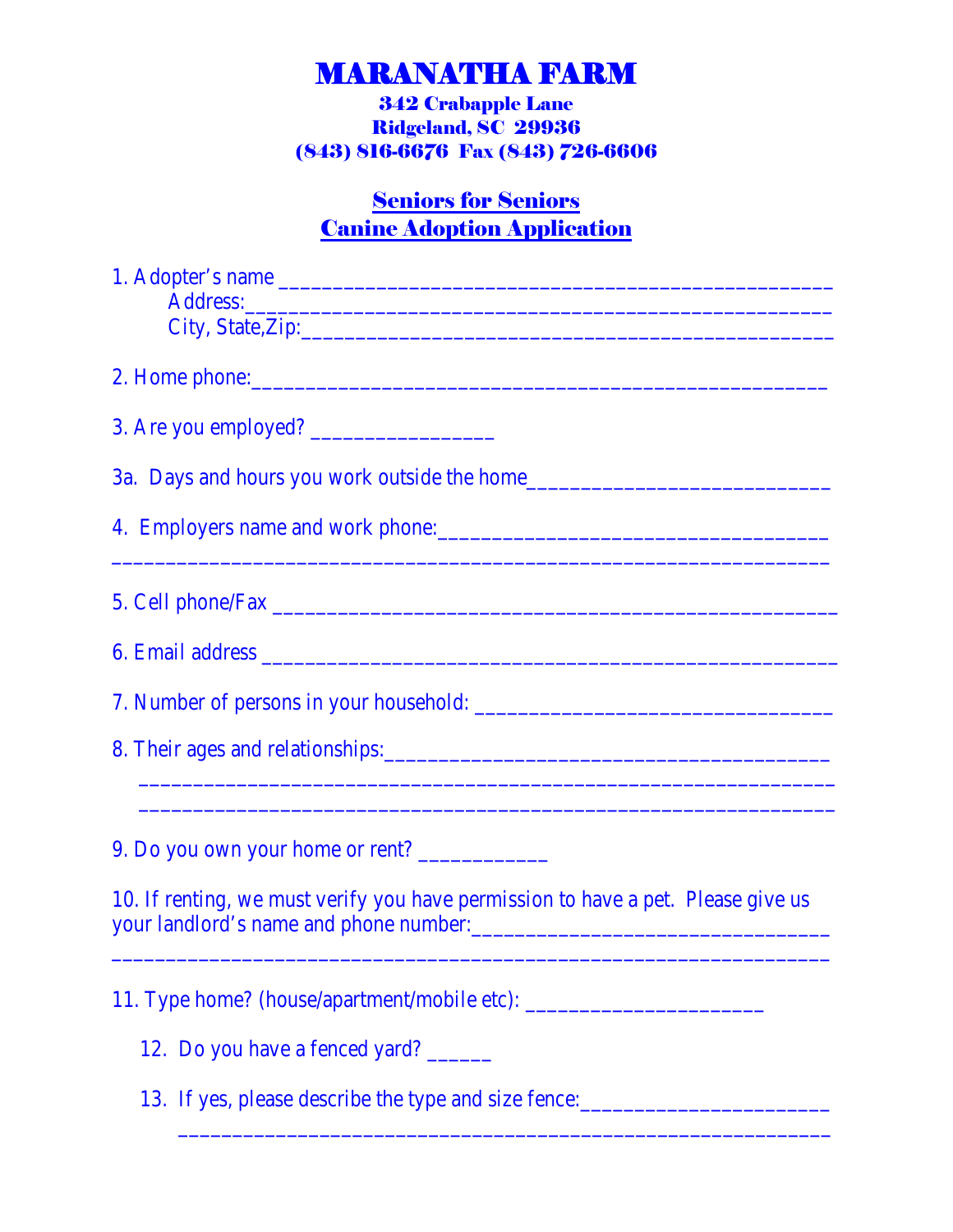14. How much time will the dog spend in the yard?

15. What shelter from weather is available:

16. What is the name of the animal you want?\_\_\_\_\_\_\_\_\_\_\_\_\_\_\_\_\_\_\_\_\_\_\_\_\_\_

17. Will you use a crate when the dog is indoors?\_\_\_\_\_\_\_\_\_\_\_\_\_\_\_\_\_\_\_\_\_\_\_\_\_\_\_\_\_\_\_

18. How many hours a day will the dog be left alone?\_\_\_\_\_\_\_\_\_\_\_\_\_\_\_\_\_\_\_\_\_\_\_\_\_\_\_\_\_

19. Have you adopted an animal from us or another local rescue or shelter before? If so, name of animal and organization\_\_\_\_\_\_\_\_\_\_\_\_\_\_\_\_\_\_\_\_\_\_\_\_\_\_\_\_\_\_\_\_\_\_

 $\overline{a_1}$  ,  $\overline{a_2}$  ,  $\overline{a_3}$  ,  $\overline{a_4}$  ,  $\overline{a_5}$  ,  $\overline{a_6}$  ,  $\overline{a_7}$  ,  $\overline{a_8}$  ,  $\overline{a_9}$  ,  $\overline{a_9}$  ,  $\overline{a_9}$  ,  $\overline{a_9}$  ,  $\overline{a_9}$  ,  $\overline{a_9}$  ,  $\overline{a_9}$  ,  $\overline{a_9}$  ,  $\overline{a_9}$  ,

20. What pets do you own or have owned in the last 10 years and where are they now?

 $\overline{a_1}$  , and the contribution of the contribution of the contribution of the contribution of the contribution of the contribution of the contribution of the contribution of the contribution of the contribution of the  $\overline{a_1}$  ,  $\overline{a_2}$  ,  $\overline{a_3}$  ,  $\overline{a_4}$  ,  $\overline{a_5}$  ,  $\overline{a_6}$  ,  $\overline{a_7}$  ,  $\overline{a_8}$  ,  $\overline{a_9}$  ,  $\overline{a_9}$  ,  $\overline{a_9}$  ,  $\overline{a_9}$  ,  $\overline{a_9}$  ,  $\overline{a_9}$  ,  $\overline{a_9}$  ,  $\overline{a_9}$  ,  $\overline{a_9}$  ,  $\overline{a_1}$  ,  $\overline{a_2}$  ,  $\overline{a_3}$  ,  $\overline{a_4}$  ,  $\overline{a_5}$  ,  $\overline{a_6}$  ,  $\overline{a_7}$  ,  $\overline{a_8}$  ,  $\overline{a_9}$  ,  $\overline{a_9}$  ,  $\overline{a_9}$  ,  $\overline{a_9}$  ,  $\overline{a_9}$  ,  $\overline{a_9}$  ,  $\overline{a_9}$  ,  $\overline{a_9}$  ,  $\overline{a_9}$  ,  $\overline{a_1}$  , and the contribution of the contribution of the contribution of the contribution of the contribution of the contribution of the contribution of the contribution of the contribution of the contribution of the  $\overline{a_1}$  , and the contribution of the contribution of the contribution of the contribution of the contribution of the contribution of the contribution of the contribution of the contribution of the contribution of the

21. Who is (was) your veterinarian for those animals?

By signing below, I certify that the information I have given is true. I recognize that any misrepresentation of the facts may result in my losing privilege of adopting a pet. I authorize investigation of all statements on this application.

 $\overline{a_1}$  ,  $\overline{a_2}$  ,  $\overline{a_3}$  ,  $\overline{a_4}$  ,  $\overline{a_5}$  ,  $\overline{a_6}$  ,  $\overline{a_7}$  ,  $\overline{a_8}$  ,  $\overline{a_9}$  ,  $\overline{a_9}$  ,  $\overline{a_9}$  ,  $\overline{a_9}$  ,  $\overline{a_9}$  ,  $\overline{a_9}$  ,  $\overline{a_9}$  ,  $\overline{a_9}$  ,  $\overline{a_9}$  ,  $\overline{a_1}$  , and the contribution of the contribution of the contribution of the contribution of the contribution of the contribution of the contribution of the contribution of the contribution of the contribution of the

I understand that Maranatha Farm reserves the right to refuse adoption to anyone. This application is the property of Maranatha Farm. We never sell information but it may be shared with other animal adoption agencies.

Signature  $\Box$ 

date and the set of  $\alpha$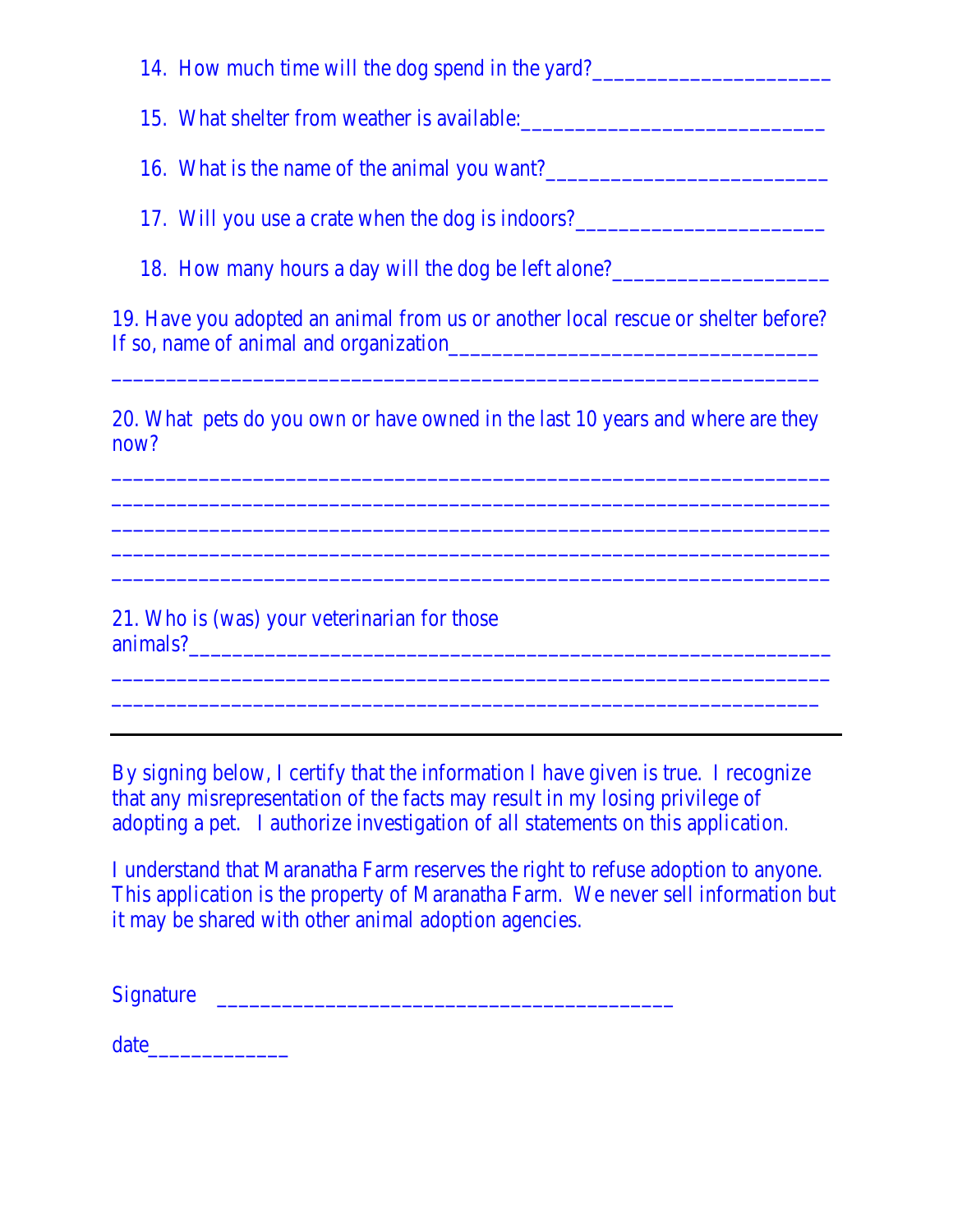# MARANATHA FARM 342 Crabapple Lane

## Ridgeland, SC 29936 (843) 816-6676 Fax (843) 726-6606

### **Seniors for Seniors Contract (Canine)**

To be signed before witnesses at time of adoption.

Please put your initials next to each item to acknowledge you have read and agree to that item:

**I understand that this animal remains the property of Maranatha Farm.**  Maranatha Farm will provide all medical needs for this animal for the rest of its lifetime. Maranatha Farm will also make all medical decisions.

### **I promise I will not sell or give this dog away to anybody else.**

#### **I promise not to change the name of the dog without permission from Maranatha Farm.**

Maranatha Farm will provide all medical needs for this dog for the rest of its life. That does not mean I take the dog to the vet and send them the bill. It means I contact Maranatha Farm when the dog needs something and they will come get the dog and have it tended.

In case of a real emergency I will take the dog to a vet and contact Maranatha Farm when I'm on the way. A list of Maranatha Farm veterinarians is attached.

I agree to always provide the dog with adequate good quality food. Should the dog require a special diet or prescription diet that will be my responsibility.

Flea control is also my responsibility.

The dog I receive will be spayed or neutered, have all it's vaccinations up-to-date, will have been tested Negative for Heartworm and come with a supply of heartworm prevention which will be replenished by Maranatha Farm. I will receive copies of all medical records.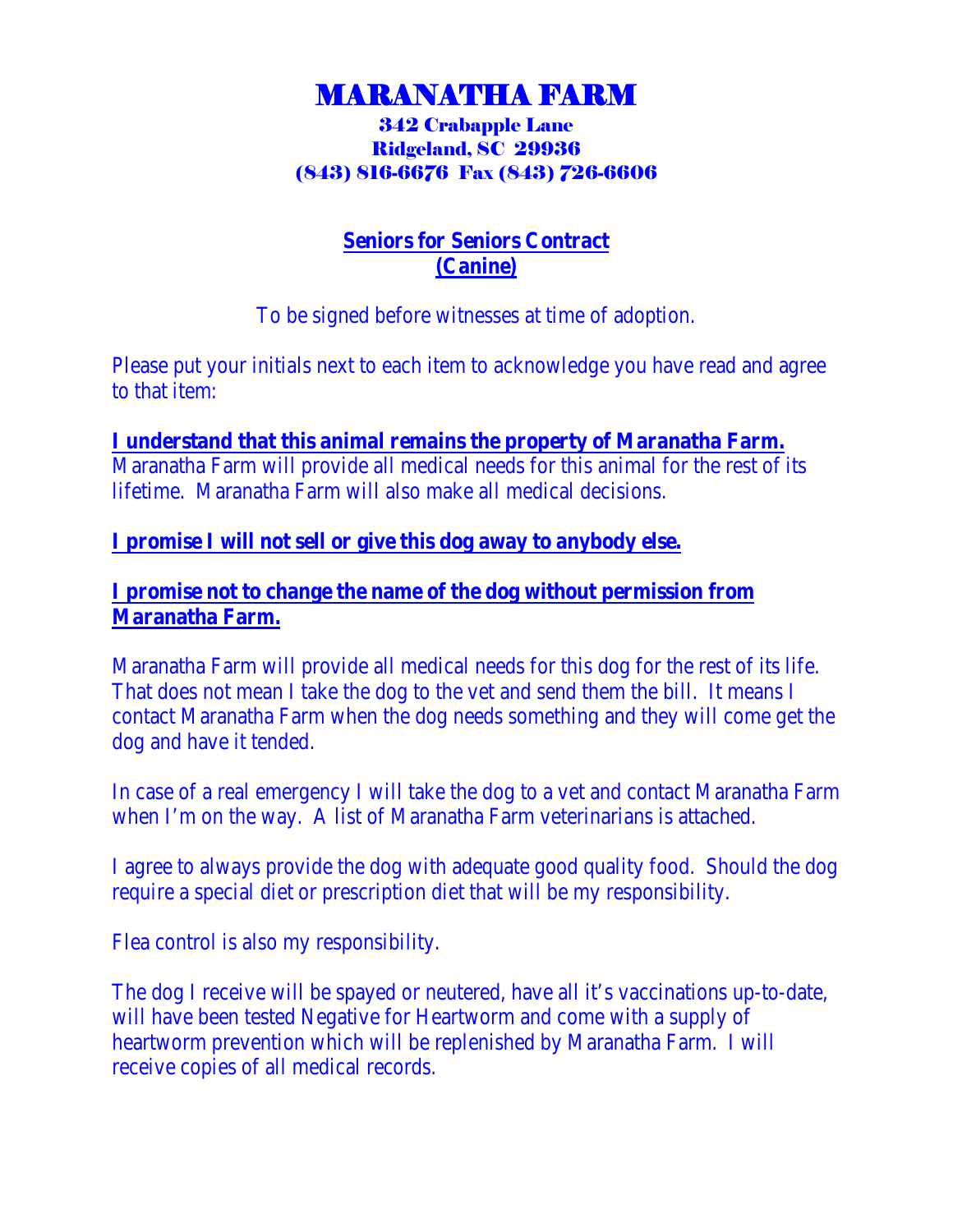I agree to contact Maranatha Farm 2-3 weeks before the dog is due for vaccination boosters each year to allow time for them to pick up the dog and get the shots done on time.

I promise not to dock the ears or tail or any other body part of this animal except in case of injury, not to have this animal declawed except for dewclaws, not to dull the teeth or do anything to cause unnecessary pain and suffering to this animal.

I may take it to a professional groomer if I wish to do so, at my own expense. I promise never to have "extreme nail trimming" done where nails are cut back into the quick.

I promise never to chain, tether or tie this animal except in an emergency or as required for grooming or training. This animal may never be left unattended when chained or tethered.

If the dog shows aggression to other dogs I promise never to allow it to fight with other dogs or run free to play with other animals in a dog park or similar public place. If the dog ever shows signs of human aggression I agree to return it to Maranatha Farm.

If the dog must be left in an outside kennel while I am gone I will provide protection from the sun, rain, heat and cold which may include a doghouse, canopy or roofed area, wading pool, fan or heater, and always an adequate supply of fresh water.

I promise not to confine this animal in a crate or similar restricted area for longer than four hours at a time during the day or eight hours at night.

If behavior problems arise I promise to contact Maranatha Farm and work with them to correct any issues. I promise never to strike, slap, hit or kick this animal to correct behavior, but to apply humane methods of training and positive reinforcement.

I promise not to use shock collars or prong collars except under professional supervision of a certified trainer. I promise not to use invisible fence collars.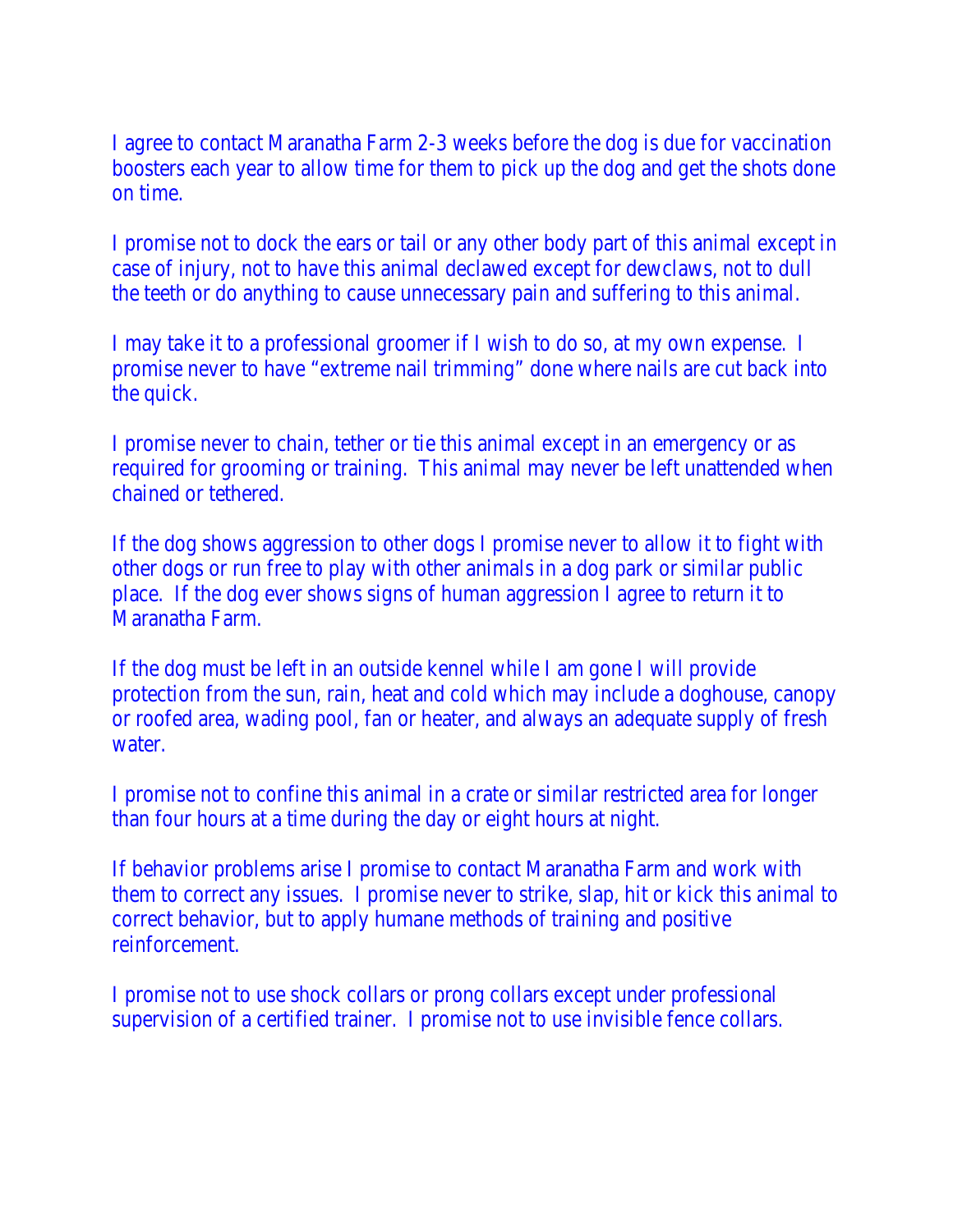Maranatha Farm will provide lifetime free vacation boarding for this dog. Advance notice is required and boarding is limited to 6 animals at a time so holidays need to be reserved as much in advance as possible.

I promise to notify Maranatha Farm of any change in my address or telephone number, and to notify them of any illness, loss or death of the animal.

#### **I acknowledge that Maranatha Farm has the right to take this animal back at any time if they believe I am failing to care for it properly, without notice.**

I understand that this Application is property of Maranatha Farm. I acknowledge receipt of a copy of this Contract.

Signature and date:

Witness: